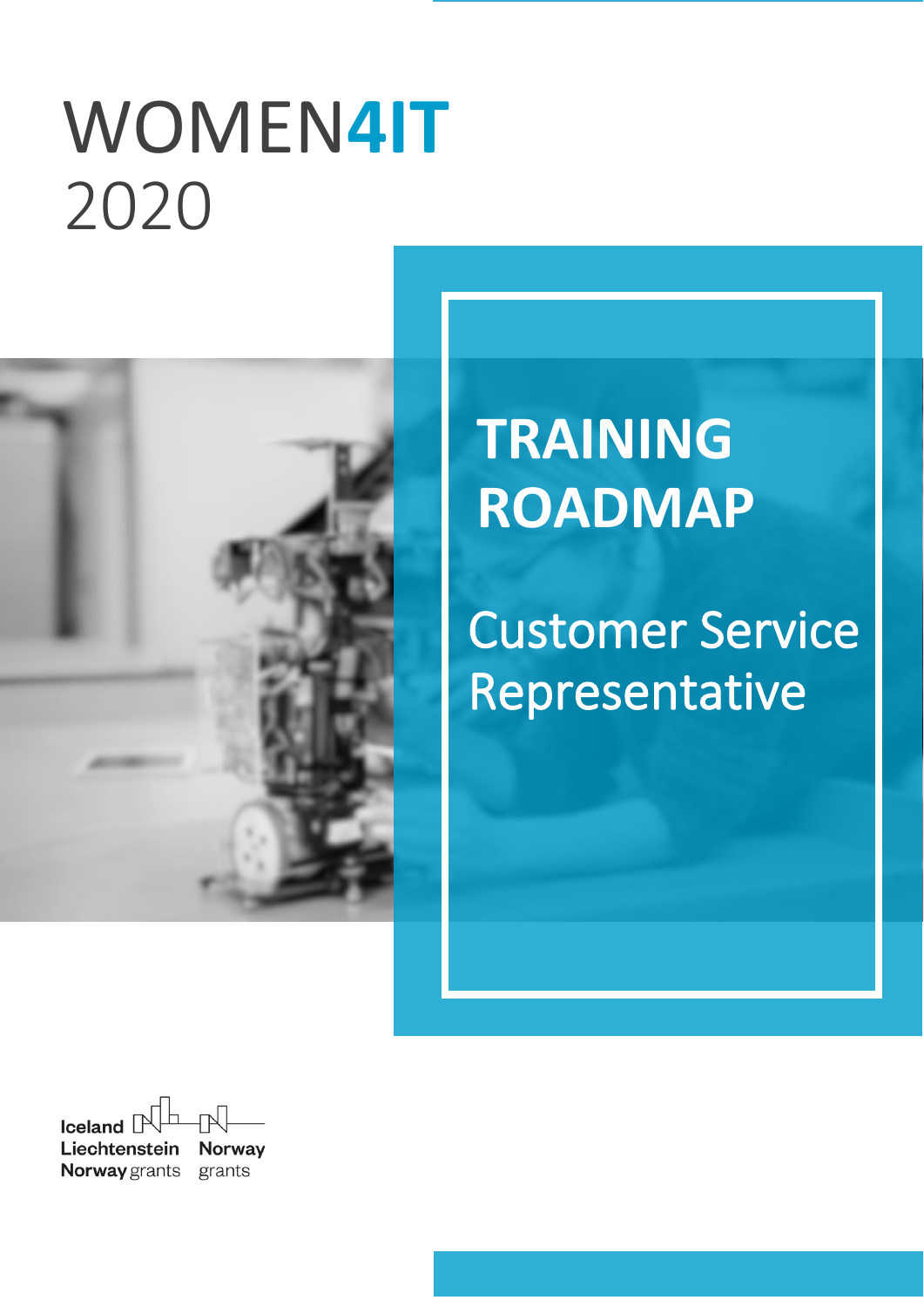**Iceland** Liechtenstein **Norway** grants

About This Training Path

#### **Total Hours**

160

# **Training Objectives**

The purpose of this training path is to enable you to effectively interact with customers and provide a professional customer service experience using various online tools. During the training you will discover your personal communication style before learning how to improve your communication skills through practicing listening and questioning techniques. The technical aspect of this training path covers common office applications and customer relationship management (CRM) software.

### **Upon successful completion of the training you will be able to:**

- Adopt a consistent, professional communication style when interacting with customers via various tools.
- Develop skills in engaging with customers and handling their enquiries effectively, including how to deal with indifferent customers.
- Listen effectively, ask questions and respond fully to a customer request.
- Learn how to turn customer service disappointment into a positive experience.
- Identify ways that can add value to customer relationships, exceed expectations and building customer loyalty.
- Use of various ICT tools including CRM software.
- Practice emotional intelligence and caring for yourself.

# **Success Criteria**

You are assessed continuously throughout the training, earning badges for every module you successfully complete. You must achieve all badges to successfully complete the training. A minimum attendance rate of 75% is required.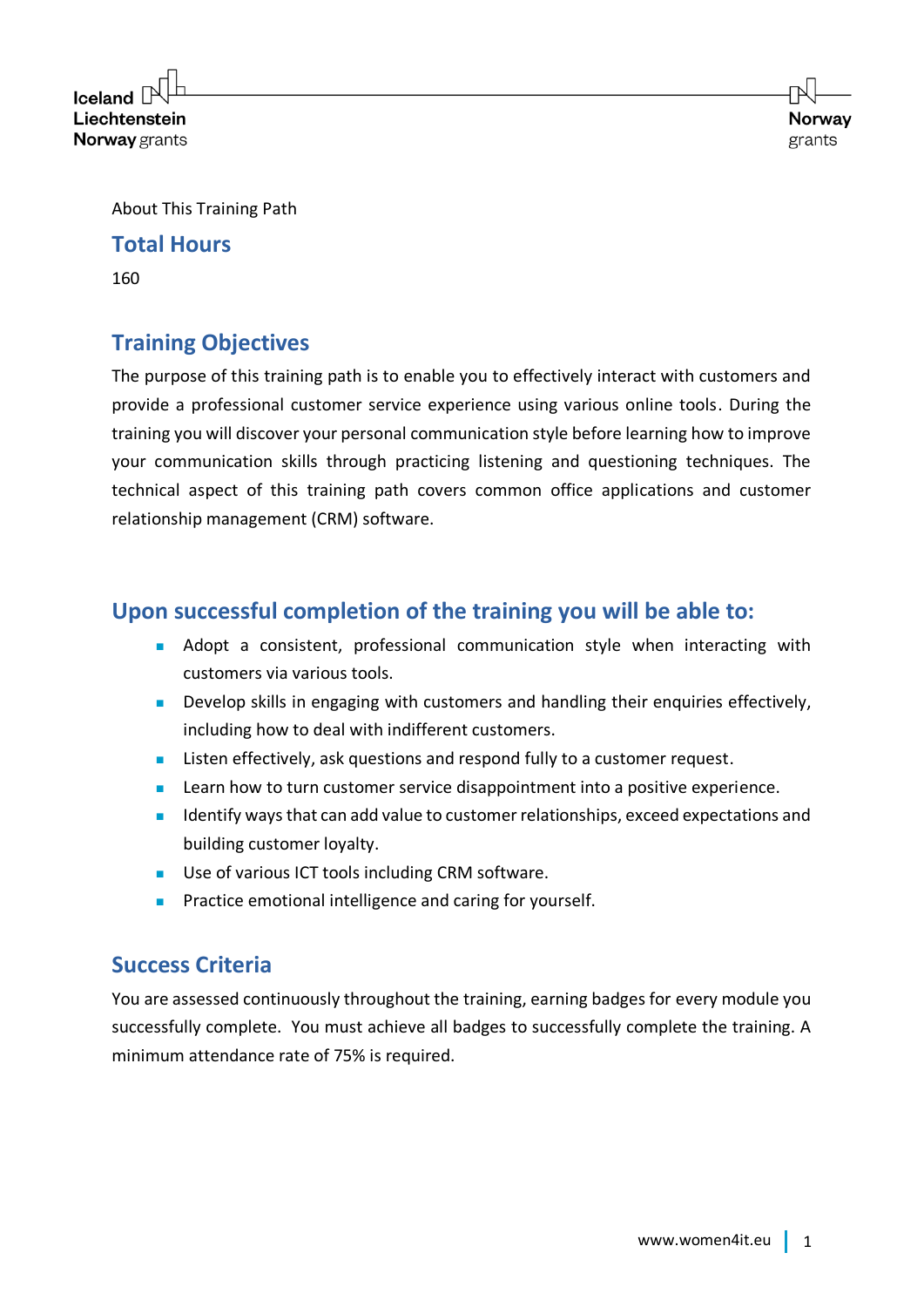$l$ celand $\lceil$ Liechtenstein **Norway** grants

## **Accreditation**

You may qualify, in full or in part, for credits towards future training courses or certification by an awarding body. Your mentor will explain these options to you before you begin.

# **Your Training Roadmap**

Your trainer may conduct a pre-assessment exercise with you to determine your knowledge of the subject and your comfort level with technology. This may be in the form of a short online test, a paper survey or informal interview, either 1 to 1 or in a group with your fellow learners. A digital skills introductory course may be recommended for you to help you progress through the training roadmap.

#### **UNIT 1 Introduction to Customer Service**

#### **Learning Objectives**

- Develop customer service skills when dealing with customers by telephone, email, chat or face-to-face interactions.
- Understand how to ensure a clearer awareness of your customer service strengths and techniques that are consistent with your personality.
- Know how to provide an excellent customer service experience that goes beyond the customer's expectations.

#### **UNIT 2 Communication Skills**

#### **Learning Objectives**

Identify and develop your personal communication style while adapting your behaviours to better express your ideas in the workplace.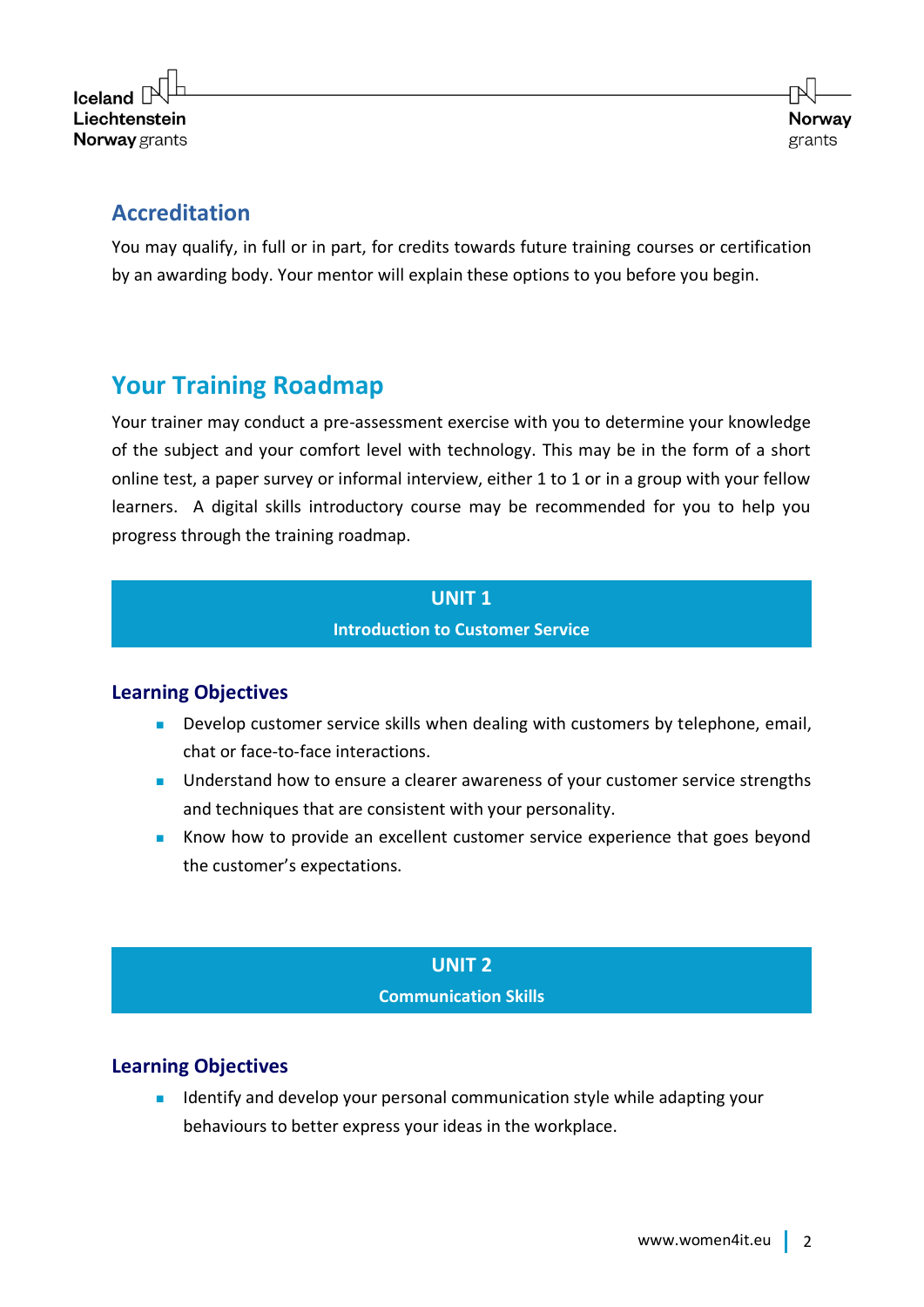

- Understand the role of culture, stereotypes and prejudice in communication and break down barriers to communicate effectively.
- Use active listening techniques and effective questioning skills to enhance your understanding and show empathy.
- Give and receive appropriate feedback and use trusted techniques to handle emotions and act professionally.

#### **UNIT 3**

#### **Persuasion Skills and Negotiation Strategies**

#### **Learning Objectives**

- Be able to choose the right persuasion skills according to Cialdini's 6 principles that will help you convince others.
- Understand how to improve performance by giving and getting constructive feedback.
- Know the successful negotiation skills required between two people for an agreement acceptable for both.
- Know how to satisfy customers using the right tones and words.

#### **UNIT 4**

**Customer Relationship Management Tools**

#### **Learning Objectives**

- Understand how CRM software is used in the customer service sector.
- Recognise the types of CRM.
- Be able to use email, chat and phone software to connect with customers.

**Norway** 

grants